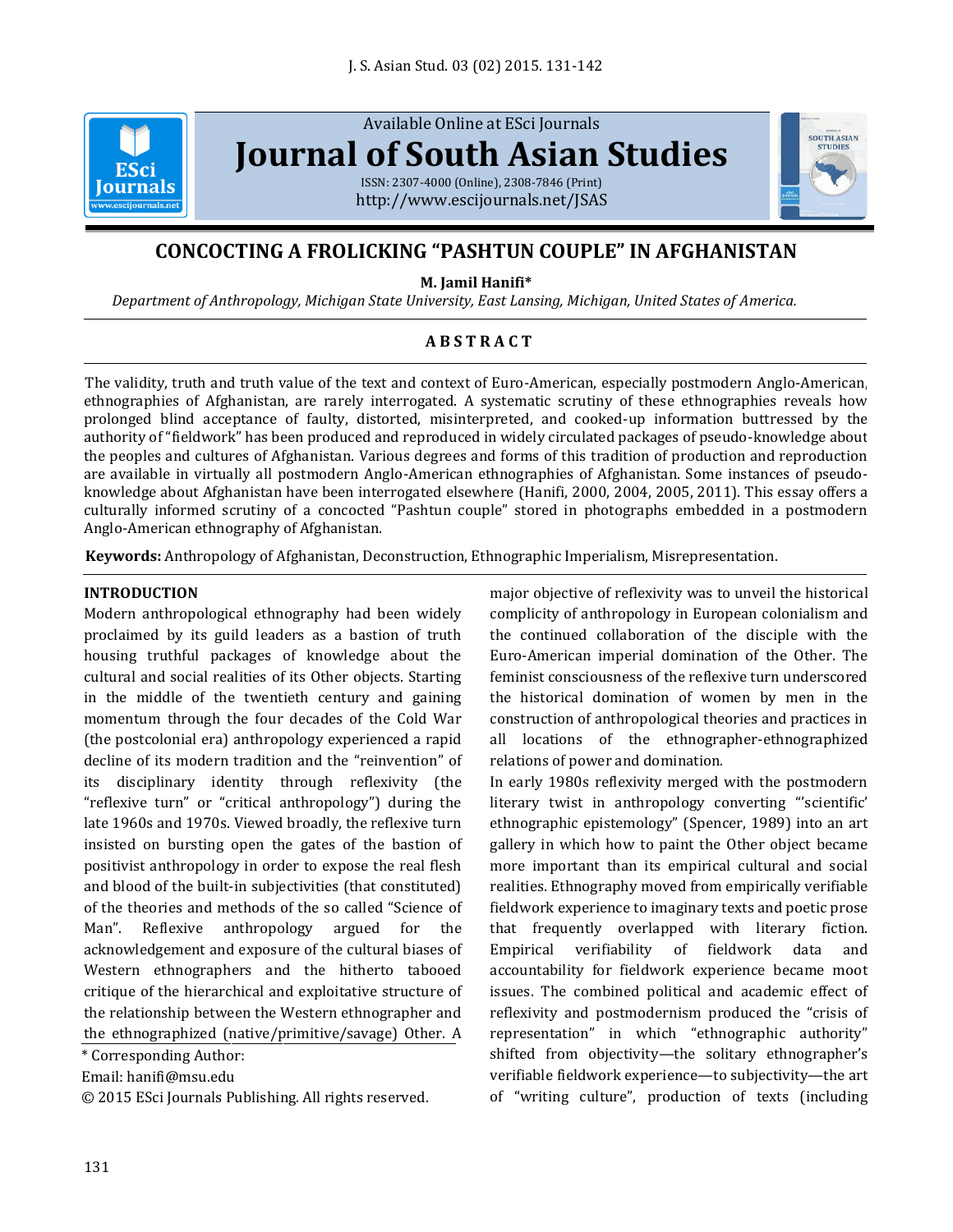photographs) in which the ethnographer, as artist, had a free hand in imposing her/his own whims, imaginings, interpretations, poetics, politics, allegories and tropes on the ethnographized "Other". Modernist verifiable fieldwork experience lost its positivist weight and was replaced by unverifiable claims about "being there", and "[y]ou are there, because I was there" (Clifford, 1983a). The emphasis on the art of writing culture ushered in the free for all, "anything goes" (Feyerabend, 1988), "Yuppie Anthropology" (Silverstein, 1985). Not surprisingly, the new ethnographic anarchy promoted hyper-cultural relativism and micro-localization and encouraged—some say required and rewarded cooked-up "facts", experimentation, interpretation, and obsessive preoccupation with symbols and systems of meanings (symbolic anthropology) of the unverifiable Other. In theory postmodern reflexive ethnography advocated a "multi-vocal" triangle of inter-subjective dialogue between the Western observer (researcher), the observed (researched) "Other", and the audience for ethnographic texts. However, in practice, like its positivist predecessor—but with more ideological authority—particularistic postmodern reflexivity continued to invoke strategies of "confidentiality" and "anonymity" (much like espionage and intelligence gathering) for shielding from the audience the empirical Other, the source of the information from which ethnographic knowledge is purportedly constructed, with pseudonyms and fictive labels in order to protect her/his "privacy" and "safety". Thus, in Euro-American ethnography, the cultural and social identity of the Other person in place and time was and continues to be the trade secret (trademark) and copy-righted (patented) private property of the writers of ethnographic texts.

Perhaps an unintended (but unavoidable) consequence of the self-reflexive gaze of anthropologists was to engage in an epistemological critique of their discipline by scrutinizing the ethnographic writings and research practices of prominent (and a few not so prominent) figures in the genealogy of the discipline. My sense of irony in this disinterring exercise is grounded in the fact that within the guild of anthropology—"amongst us" so to speak—"[p]ublic questioning of the empirical contents of ethnography is extremely rare, and, tellingly, almost always confined to cases where an ostensibly anthropological text has won a wide public audience— *Coming of Age in Samoa, The Mountain People, the teachings of Don Juan, Shabono.* Such questioning seems as much a product of the patrolling of disciplinary boundaries as of anything high-minded" (Spencer, 1989). The cases noted here became the subjects of major "anthropological scandals" (Spencer 1996). Marcel Griaule's ethnographic imaginings about the Dogon (Clifford, 1983b; Van Beek, 1991), the controversial writings about the Tasaday (Headland 1992) and other (not so widely circulated) cases that qualify for "scandal" could be added to Spencer's list (Needham, 1985; Robin, 2004). These public scandals (and others that have remained unexposed to public view) and the fear of becoming involved in scandals of their own have strengthened the anthropologists' resolve to refrain from questioning and scrutinizing the validity and truth value of claims about "being there" doing "fieldwork", interacting with "informants", and gathering "data" at the (often fictive and unspecified) location of the anonymous Other. Moving the authority of ethnography from objective and verifiable fieldwork to subjective writing and privileging the ethnographic writer with the right to invoke and manipulate the strategies and tactics of "confidentiality" for protecting the "privacy" and "safety" of the "Other" are at the heart of the construction of this taboo and the institutional reluctance of anthropology to insist on truth, truth value and the empirical validity of information from which ethnographic knowledge is constructed.

Real or potential scandals that are of interest only to areal (regional [e.g. Central Asia] or country [e. g. Afghanistan, Iran]) specialists are often kept isolated by "the small circle of scholars who know each other's work well" (Canfield, 2004). Canfield was referring to the authors of Anglo-American postmodern ethnographies of Afghanistan produced during the late 1960s, 1970s and 1980s. So protective and supportive of each other are the authors of this genre of ethnographies of Afghanistan that when a question was raised about the integrity of one of its products, the questioner received a harsh scolding and a threat from one of its authors (Canfield, 2004). Withstanding the potential of such a threat and in its defiance if issued, this essay interrogates the validity of a specific ethnographic sliver claiming to be the "Other" in Afghanistan. As mentioned above, polemical engagement of ethnography is strongly frowned upon in Western anthropology. In reviewing a book by Ernest Gellner, Paul Rabinow (quoting Michel Foucault) angrily asks "[h]as anyone ever seen a new idea come out of a polemic?" (Rabinow, 1994). This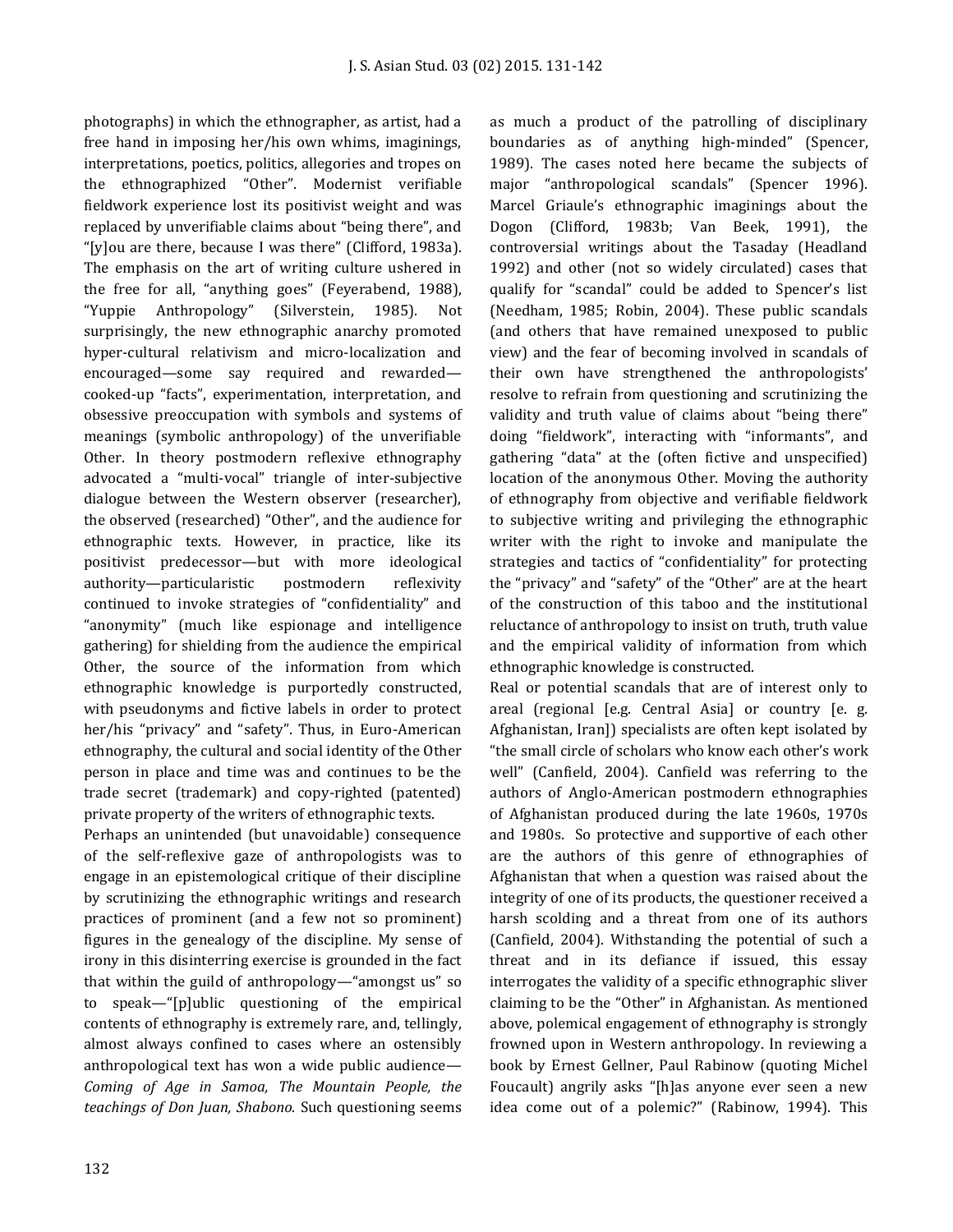essay answers a firm "yes" to Rabinow's snide interrogative and proceeds to offer a polemical essay that contains "new ideas" for the ethnography of Afghanistan and implicit suggestions for upgraded ethical standards for the guild of Western anthropology. It is beyond the scope of this article to develop these implicit suggestions into a comprehensive discussion about new ethical standards for the production of anthropological ethnography.

# **ENCOUNTER WITH A "PASHTUN COUPLE" IN AFGHANISTAN**

In "Gender for the 99 percent"(AT 29[5], 2013a) Nancy Lindisfarne, a well-known British "feminist" and Jonathan Neale, a British "anti-capitalist activist" provide a critique of neoliberalism and an alternative proposal for emphasis on the "elite control" of ideologies and practices of inequality at the intersection of class and gender hierarchies with focus on the United States. Situated in the article, in an ethnographic vacuum and without any cultural context, are five photographs (Figs. 1-5). Figs. 3-5 consist of three pictures under the title "a Pashtun couple asks to have their picture taken. The sober version was their favorite of the three. Afghanistan 1971" (Lindisfarne& Neale, 2013a). Perhaps these three photographs are offered as generic illustrations of Marilyn Strathern's theoretical views about "sexual imagery" as a device for class-based conceptualization of gender (Lindisfarne& Neale, 2013a). But the cultural and physical content of these photographs are positioned not only to stand for the "Pashtun couple" imagined by the authors but also to represent inter-gender physical and symbolic body interaction among Pashtuns and other cultural communities in Afghanistan, the Middle East, Central and South Asia. Nothing is said about the real class and cultural, spatial, and temporal locations of this "Pashtun couple". A culturally informed reading of these photographs does not support the argument for the primacy of class in relations of power. The "sexual imagery" in Nancy Lindisfarne's photographs of a "Pashtun couple" who "enjoyed being modern" (Gustaaf Houtman, personal communication, March 13, 2014 [quoting Nancy Lindisfarne]) punctuates the power of gender, not class.

I first noticed these three photographs more than two decades ago under the title "A married couple ask to have their picture taken" in a widely circulated 1991 book titled *Bartered Brides: Politics, gender and marriage in an Afghan tribal society* (Cambridge University Press, p. 135) authored by Nancy Tapper. (I wonder if the title of this book and its narratives about negotiations that precede and accompany arranged marriages is inspired by or has any ideological, symbolic, literary, or ethnographic relationship to the popular Czech opera "*The Bartered Bride*", a story about "how….true love prevails over the combined efforts of ambitious parents and a scheming marriage broker" (STAG: Community Arts Centre, Cinema and Theatre, May 2015). The English language version of this  $19<sup>th</sup>$  century opera has been regularly staged in London and New York during post-WWII decades). To my knowledge Nancy Tapper's *Bartered Brides* is one of the most popular and widely reviewed books about the purported domination of women by men in Afghanistan. Vended with the authority of anthropological "fieldwork" and "research" by the author in Afghanistan, the book has received rave reviews in academic journals in most of which it is acclaimed as a highly authoritative ethnographic work about marriage and women's life in Afghanistan. One reader considers it "the essential book for understanding gender in Afghan society" (Neale 2008b, n. 3). It is quite likely that the feminist ideological tint in the title and narratives of *Bartered Brides* has exerted considerable influence over the policies and practices of current Euro-American military occupation of Afghanistan. The propaganda leading to this imperial venture was heavily driven by Western feminist rhetoric arguing for the liberation of Afghan women from domination by men and the yoke of dreaded "Muslim fundamentalists". With its liberal feminist ideological orientation, the book has probably served as a major source of information for the Euro-American imperial civil and military policies and practices aimed at the "liberation" of Afghan women and the imposition of the Western model of "human rights" on Afghanistan.

Ever since I first encountered these photographs during 1991 I have been curious and puzzled about the Western European-looking face of the man in the photographs and the glaring contradictions radiating from the interactive bodies of this "Pashtun couple" sitting intimately side by side, flirting and frolicking in public view inside a pre-modern and pre-industrial nomadic black tent in Afghanistan. These images of a "Pashtun couple" have nowhere been situated in an empirically verifiable social, spatial and temporal ethnographic context. For reasons that have to do with Western academic conventions of refrain from critically engaging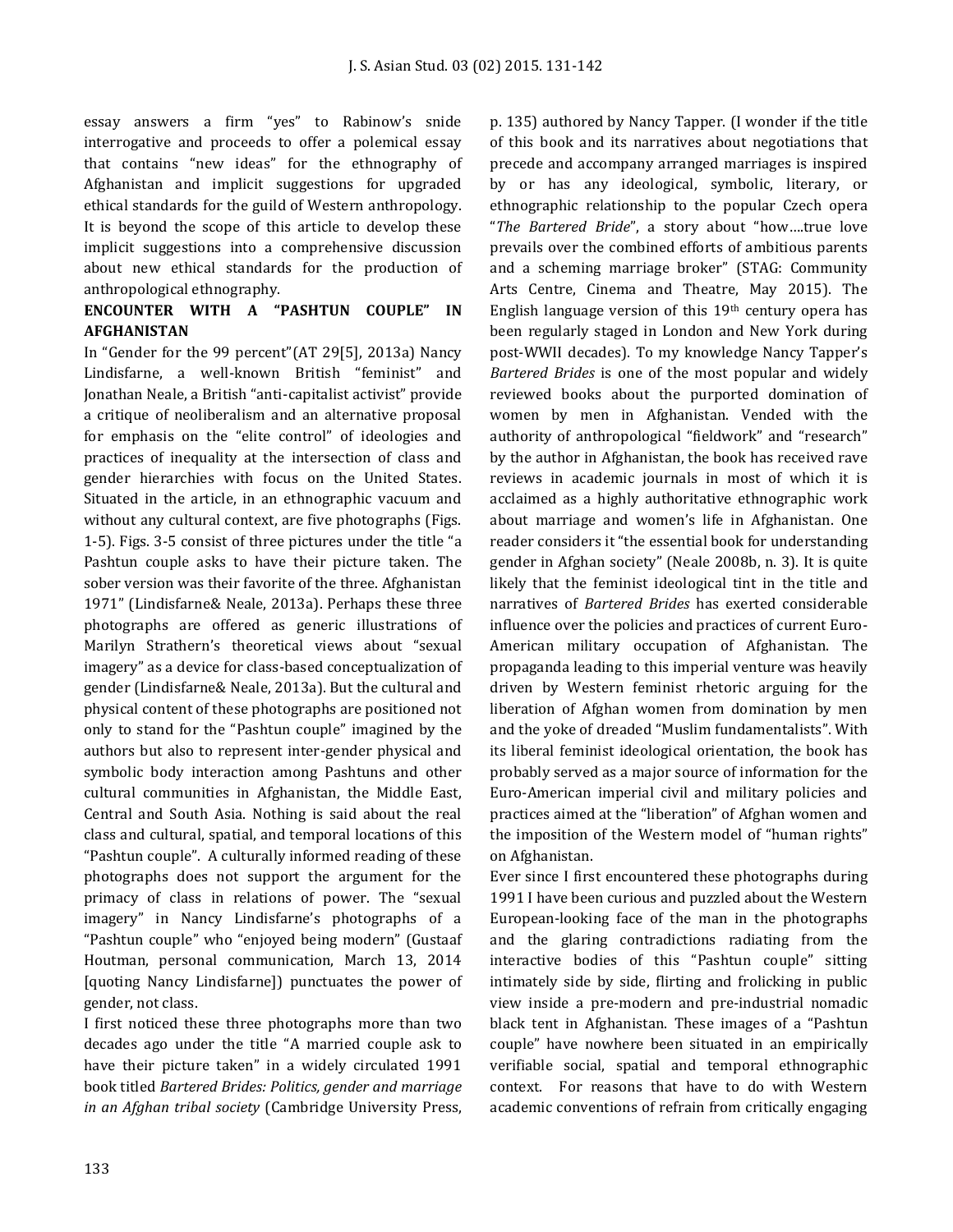the empirical validity of Western ethnographic claims about the Other and the politics and standards of Euro-American ethnographies of Afghanistan, these (and eight other) photographs in Nancy Tapper's 1991 book have not generated any critical engagement or commentary in anthropological (and social science or popular) discourse. Given this and because of the stark contrast between the contents of the three photographs of a "Pashtun couple" and the cultural, social, and demographic realities of Afghanistan I had concluded that the placement of these pictures in Nancy Tapper's 1991 tome may have been a postmodern experiment. The thought of a gaffe or a "printing error" had also crossed my mind. Nevertheless, over the years, I continued to be curious and puzzled about the flirting and frolicking "Pashtun couple" in public view inside a pre-industrial nomadic black tent in Afghanistan. In addition, until recently, I was unaware of the demographic survey conducted jointly by Nancy Tapper and Jonathan Neale (2013b) among the tent dwelling nomads in the outskirts of Kabul during the early 1970s. Nor had I seen any co-authored writings by these two individuals. Now, twenty three years later, these three photographs have been re-cycled in their original stacked format with a revised title in a co-authored article by Lindisfarne and Neale (2013a). This time the photographs are individually marked as the work (and property) of Nancy Lindisfarne (2013a). Like the 1991 publication, the photographs in AT 29(5) are published without a cultural and historical context.

During 2013 Nancy Lindisfarne and Jonathan Neale coauthored two essays (2013a and 2013b). The 2013a essay is grounded in the more comprehensive 2013b article. To my knowledge these are Lindisfarne's and Neale's first (and only) co-authored published writings. In the (2013b) essay they discuss the results of their joint fieldwork in the outskirts of Kabul during the early 1970s. My earlier curiosity and the appearance of these two co-authored articles (Lindisfarne & Neale, 2013a and 2013b) in one of which the three photographs reappear together with my recent first encounter with the images of Jonathan Neal's face prompts me as an anthropologist with ethnographic "fieldwork" experience during 1970 in a village and nomadic camps surrounding Kabul and as a cultural product of Afghanistan (a "native" Pashtun)—in a way, the "Other" subject in Lindisfrane and Neale's writings about Afghanistan—to undertake this unavoidably polemical

scrutiny of the representations of a "Pashtun couple". On behalf of the "Pashtun couple" subordinated in these photographs, this exercise produces a forceful "yes" to Gayatri Spivaks's classic question "Can the Subaltern Speak"? Yes, the imaginary Western feminist modernity concocted by Nancy Lindisfarne (Tapper) and Jonathan Neale inside a nomadic black canvas tent is out of place in pre-industrial Afghanistan. A brief historical backdrop for the presence of Nancy Tapper (Lindisfarne) and Jonathan Neale in Afghanistan and a general ethnographic overview of nomadic camps around urban areas in the country are provided as the framework for speaking to the contents of these photographs.

# **ETHNOGRAPHIZING THE "PASHTUN COUPLE" IN AFGHANISTAN**

Nancy Lindisfarne (Tapper) and Jonathan Neale claim to have travelled and conducted "fieldwork" among Pashtun pastoral nomads in Afghanistan. During the "early 1970s" Nancy Lindisfarne (2008) conducted fieldwork "among people (she) knew best—rural Pashtuns like those who later supported the Taliban". Jonathan Neal "did two years of fieldwork as an anthropologist from 1971 to 1973, and the people (he) knew best were poor pastoralists who had lost their flocks and now" (2008b) "peddled yoghurt in the city" (2008a: 218). These peddlers were "proud of their nomad and Pushtun heritage" (Neale, 2008a). During her travels in Afghanistan Nancy Tapper (Lindisfarne) visited Kabul for various lengths of time during 1968, 1970, 1971, and 1972. Foreign scholars were required to visit Kabul in order to obtain official government clearance, permission and bureaucratic and cultural facilitation (e. g. assistants, translators) for their research projects. The process required several weeks of residence in the city. While conducting research, Neale (2008a and 2002) lived in a "rented house" somewhere in Kabul during "summer 1972". Nancy Tapper acknowledges her presence in Kabul during the summer months of 1971 and 1972 but I cannot find information about the specific time and location of her residency in the city.

Nancy Lindisfarne (Tapper) and Jonathan Neale claim to have conducted a joint demographic survey in villages and/or nomadic camps somewhere in the "outskirts of Kabul" (Neale, 2002) during the summer months of early 1970s. Here is what they write about the results of their joint demographic survey:

"When many people talk of the family they also assume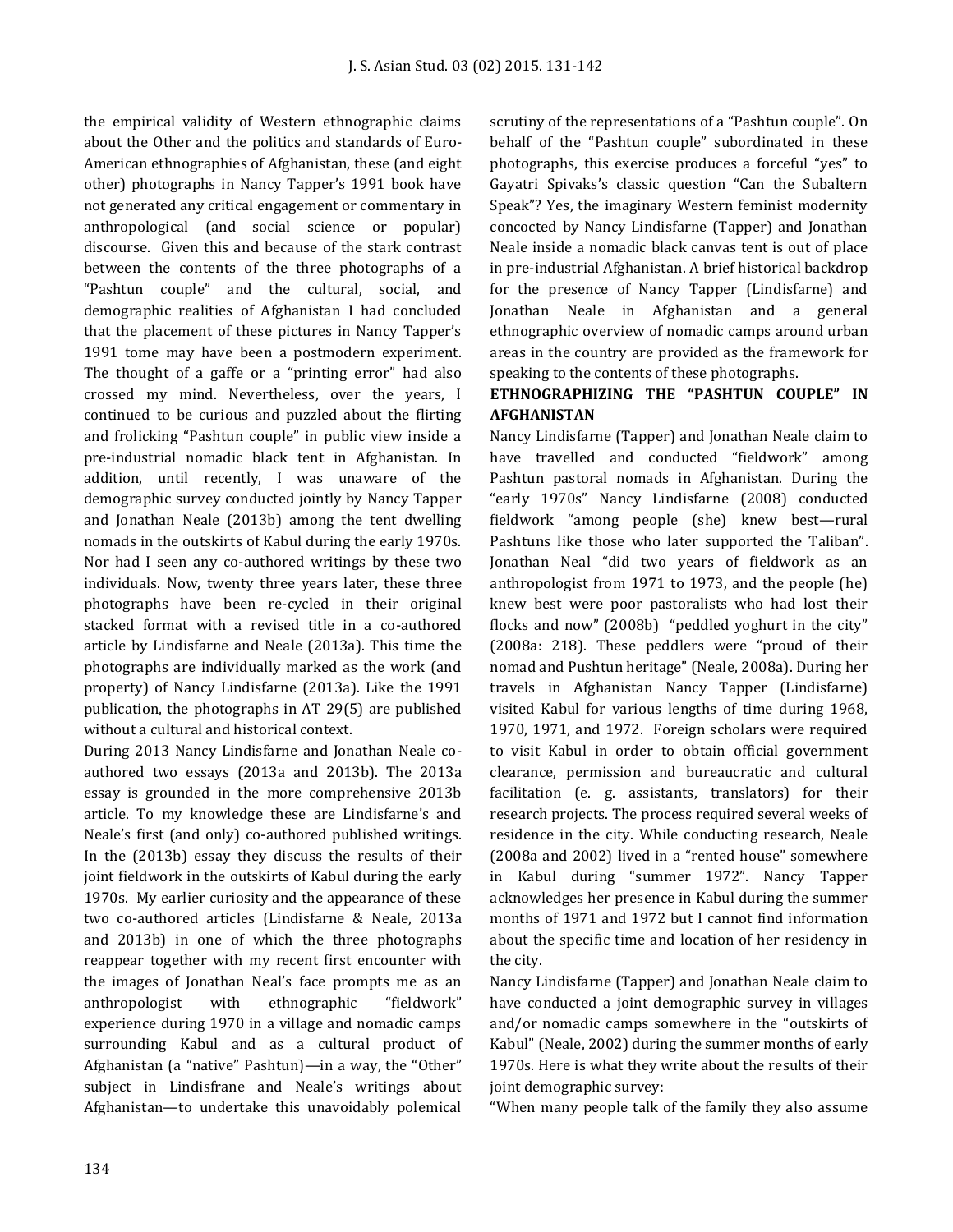that in most class societies, throughout most of history, there was a sharp division of labour between men who were responsible for the work of production, and women who were responsible for the work of reproduction and the care of the workforce. This assumption is simply mistaken. Let us take an example in anticipation of our discussion of Afghanistan in Part Three. In the early 1970seach of us lived in Afghanistan. The gendered division of labor we saw there was typical of peasant societies and many rural class societies. In the several villages we knew well, perhaps one out of 50 households was rich enough to protect women and men from heavy laboring work by hiring servants and sharecroppers. In such house-holds women were pleased to be able to dress discreetly and wear long veils. In the other households, women worked both indoors and outdoors, as did most men. Among these poorer families women wore less cumber-some head scarves, and they and their men folk felt cruelly oppressed.

Childrearing too was shared work, and not necessarily done at home. When babies were very small, they stayed with their mothers as the women worked. But in the villages we knew, infant and maternal mortality was shockingly high, and it was not unusual for infants to be fostered and grow up with their "milk siblings". When a little older, babies went everywhere with an older brother or sister or cousin who looked after them. Pashtun fathers spent far more time with their children than British fathers do now. Childcare was collective and kindly. Children played everywhere because all adults always had an eye on them, and would intervene if trouble looked likely.

For the Pashtun women and men we knew, surviving as a household was the collective concern. Women and men pulled together to provide clean water, food and warmth for themselves and their children. For the poor, women's work and men's work were not strongly marked, apart from some conventional tasks—women milked and men ploughed. But even that division of labour would be altered in the face of necessity.

In a Pashtun village it was only the relatively wealthy who could afford a stronger gendered division of labor. But this came at a price. Rich women were far more tightly controlled in the name of family privilege, or "honour". The dominant ideology included the idea that if a man could not control the women of his household, he lacked "honour" and "ate shame". Then a powerful household might take advantage of another household's weakness, and steal their animals and land, or seduce the household's daughter. That sexual shame made everyone in the weaker household even more vulnerable to violence and hunger. A system of class inequality was experienced as weakness and a loss of personal gendered honour. That's what gender did. This particular pattern of gendered inequality is also found in other countries. But the more general point we are making is that Afghanistan was a class society, but there was no separate sphere of reproduction and childcare. This is true far more widely" (Lindisfarne & Neale, 2013b).

Based on their researches about the family, Lindisfarne and Neale (2013a) state, "Most commonly, people talk about the family as if it resembles their family. This is understandable. Yet consider the range of things individuals in different countries have said to us at one time or another". They identify eight "things" stated by "people who were living in families in capitalist societies, and all of them were talking about sentiments they considered completely normal" (Lindisfarne & Neale, 2013b). The exception was "*the Afghan man who loved his father*" and who had apparently stated "a man always loves his father more than anyone else" (Lindisfarne & Neale, 2013b). (Could this man be Shin Gul, Jonathan Neale's friend? See below). According to Lindisfarne and Neale this man apparently lived during the "1970 (when) Afghan politics and economics were dominated by big landlords who lived in forts in the countryside" (Lindisfarne & Neale, 2013b). "[F]orts in the countryside" were common in southern and eastern Afghanistan, not in northern Afghanistan, the region where Nancy Laindisfarne (Tapper) claims to have conducted research.

Based on their demographic survey Lindisfarne and Neale collectively conclude that "[i]n the several villages (including 'a Pahstun village' and the Pashtun women and men) we knew well, perhaps one out of 50 households was rich enough to protect women and men from heavy laboring work by hiring servants and sharecroppers" (Lindisfarne & Neale, 2013b). Although information about the specific location and economy (pastoral, agricultural or mixed) of these "households" is not provided, Neale's reference (Lindisfarne & Neale, 2008a) to "yoghurt peddlers in the city" living in a "camp by the animal market on the edge of town", and reference to his visit to the "TB sanatorium in Kabul"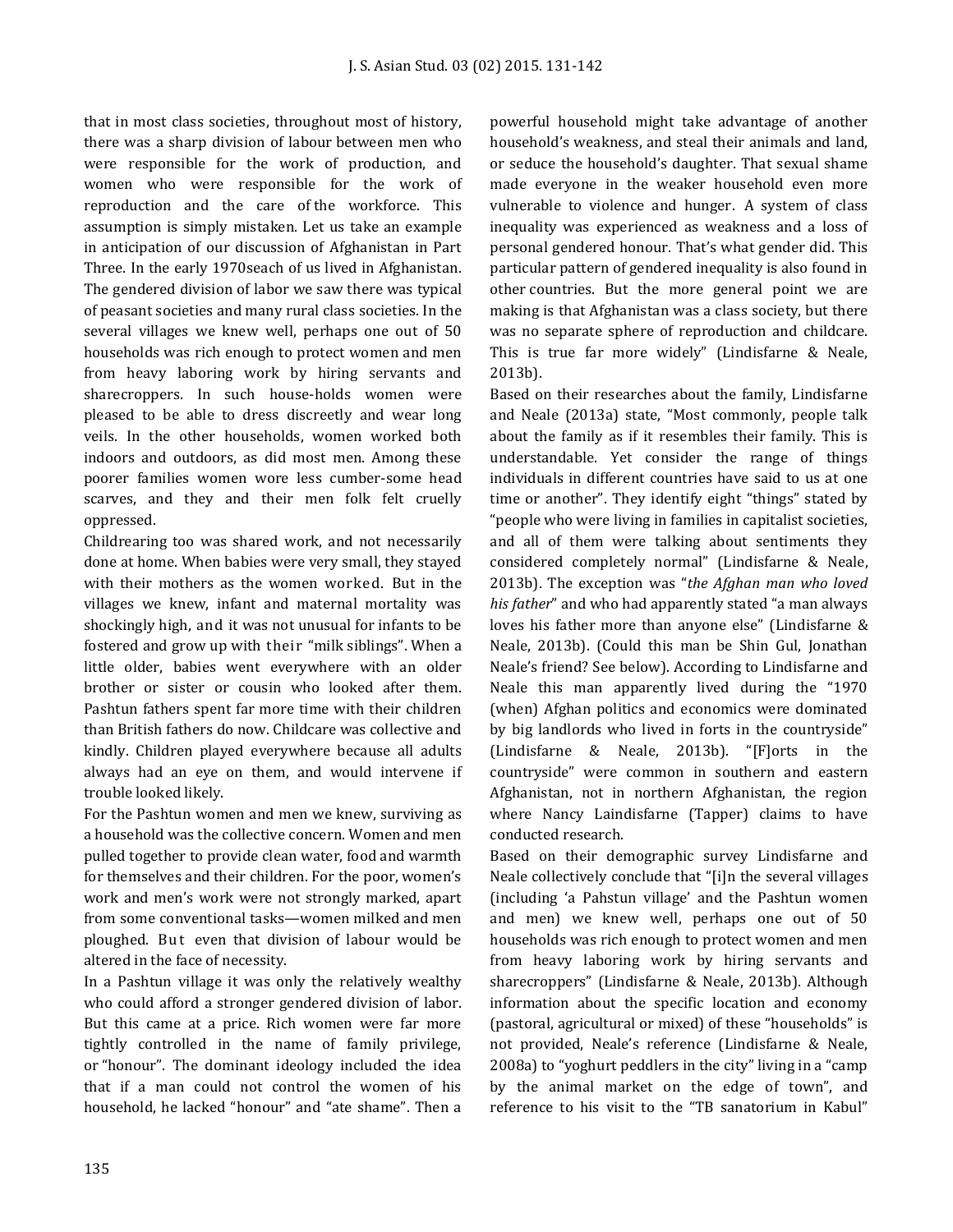(Lindisfarne & Neale, 2002) and "TB hospital" (Lindisfarne & Neale, 2008a) with the nomads situates their research site in nomadic camps in an area adjacent to *nakhas* (local reference for the animal market in Kabul), south of *Khaer Khana* pass, and north of *'Ali Abad*—site of Kabul University and the TB sanatorium the only such facility in Afghanistan during the 1970s.

The joint demographic survey by Lindisfarne and Neale in Afghanistan was focused on inter-gender relations of power, especially those surrounding and embedded in marriage among Pashtun pastoral nomads. On the basis of their fieldwork they have individually produced an extensive volume of ethnographic and political texts about Afghanistan. Neale (1981, 1988, 2002 and 2008a) narrates the results of his research in several compact essays. His "forthcoming book, *Poverty and Sexual Politics in Afghanistan*" (Neale, 2001) is yet to be published. Lindisfarne's findings and generalizations about relations of power surrounding marriage among Pashtuns are narrated in her 1979 doctoral thesis ("Marriage and social organization among Durrani Pashtuns in northern Afghanistan") converted to the 1991 *Bartered Brides: Politics, gender and marriage in an Afghan tribal society* and several subsidiary journal articles and book chapters. The ideological orientation and the substance of the published writings of Lindisfarne and Neale on the subject of inter-gender relations among Pashtun nomads in Afghanistan are strikingly similar. Both authors (especially Lindisfarne) rely heavily on quantitative and metric data in support of their common understandings and conclusions about marriage and gender inequality among Pashtun pastoral nomads in Afghanistan. In reviewing Nancy Tapper's 1991 book, a prominent Western woman ethnographer of Pashtun women observes that it "reads like a grammar of rules, a myriad of general cultural facts charted onto tables and figures" (Grima, 1992)—much like what a demographic survey might generate.

During the fieldwork of Nancy Lindisfarne (Tapper) and Jonathan Neale in Afghanistan, the rural outskirts of towns and cities of the country were dotted with clusters of nomadic camps and agricultural villages. Adjacent to and mixed with these camps and villages were settlements of a variety of tent-dwelling peripatetic and itinerant communities, locally called "*Jat*" (gypsy). The *Jat* communities "subsisted primarily from the sale of more or less specialized goods and services to villagers, townspeople and sometimes pastoral nomads" (Rao,

1986). One such service was prostitution. In these settings it was not uncommon to find individuals, households or other social networks engaged in pimping and prostitution (Rao, 1981, 1982 and 1986; Olesen, 1994). Asta Olesen (1994) provides photographs of a "camp of itinerant prostitutes north of Pul-I Khumri", a city in northern Afghanistan. Although concentrated in gypsy communities, pimping and prostitution were also available in some non-gypsy households. Nancy Tapper (1991) notes the presence of "male and female prostitutes" in the "camps of gypsies" as well as other ethnic groups where she claims to have conducted research. (In Afghanistan camps of gypsies were located near large urban areas like Kabul or Pul-iKhumri. Nancy Tapper claims to have conducted research in a small rural village more than ten miles north of the city of Saripul). She has published the English translation of a claimed tape-recorded local narrative of pimping, prostitution and extramarital sex among the pastoral nomads in the area where she claims to have conducted research (Tapper, 1991). However, the recorder, narrator, language, spatial and temporal location of this recording are not specified).

In discussing marriage, Neale states that among the poor nomads he studied near Kabul "the bride price for a pretty young woman remained as high as among rich nomads because a family's vending income was now enhanced by a wife attracting customers by flirting with truck drivers and other men on the street" (Neale, 2008a). For the women of the camps studied by Neale, "[t]here are infinite opportunities for flirting at the well, or for rumors that a woman was flirting at the well. There are opportunities for the landlord's son to look boldly at peasant girls as they work in the fields, opportunities for lewd remarks on city streets" (Neale, 1981). Elsewhere he states: "….men often have affairs with other men's wives and daughters. It is wrong: it is also daring, romantic, exciting and a poke in the eye for the other man. Women pursue these affairs for the same reasons, and because it is a poke in the eye for their husbands" (Neale, 2001). Jonathan Neale (2008a) vividly narrates his intimate interactions with members of these groups living in the outskirts of the city of Kabul during his fieldwork in Afghanistan. He describes his friendly, somewhat intimate, relationship with a young boy named Shin Gul, a member of one of these tent dwelling households (Neale, 2008a). Shin Gul was "a teenage boy, so proud to have his picture taken astride his father's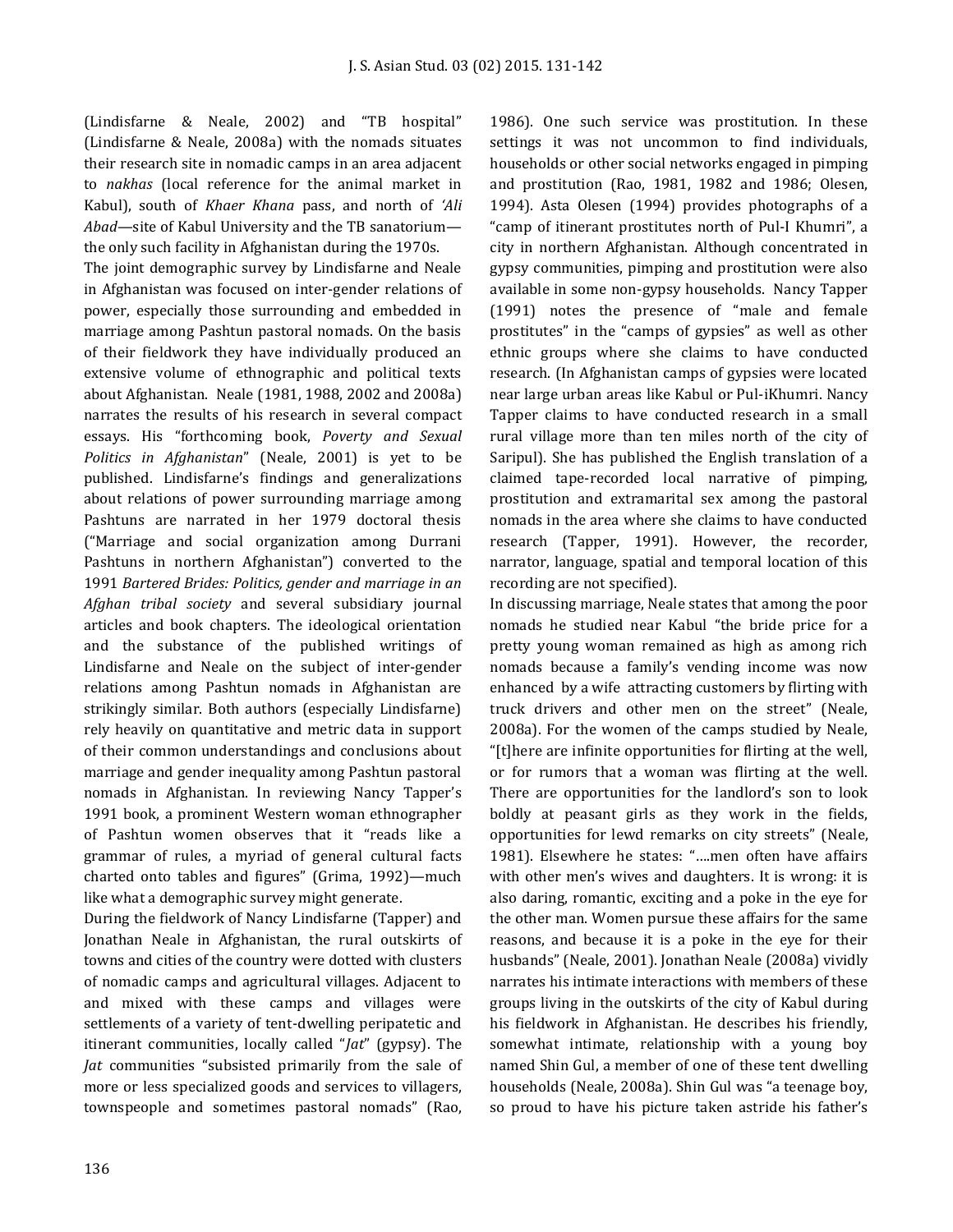bicycle" (Neale, 2008a). Neale must have been the photographer of this scene. Shin Gul, whom Neal "liked a lot" (2008a: 219), shared with Neale a "secret picture" of his "beautiful" prospective wife named "Pkhe", a woman who was "old enough to marry" (Neale, 2008a). (Who took this picture; for what purpose?; perhaps for vending Pkhe as a prostitute?! The nomads did not have cameras!) The likely Pashtu phonetic rendition of Pkhe is *Pakha* which stands for the feminine version of the masculine adjective *Pokh* meaning ripe, mature, ready, cooked—an implausible proper name (or nickname) for a girl or woman in Afghanistan. The label was probably invented by a pimp for marketing Pkhe, as a ripe body or mature woman, for sexual or erotic interaction with men. Pkhe must have been on intimate terms with Jonathan Neale. She had once "confided" in him that she "did not fancy Shin Gul at all and spoke of him (Shin Gul) dismissively" because he was "poor and gauche" (Neale, 2008a). Neale also knew about Shin Gul's "younger sister of about eleven, a beautiful, laughing child, a desirable future wife" (Neale, 2008a). One of Shin Gul's uncles "would crawl through the alleys of the camp at night on his belly, sneaking towards his lovers" (Nerale, 2008a). Neal and his wife, Liz, were once invited by Shin Gul and his father to visit their tent where they were served tea (Neale, 2008a). Neale (2008a) "managed to get one of Shin Gul's cousins into the TB hospital" in Kabul. Neal (2002) also "went to visit a friend from a poor nomad family in the TB sanatorium in Kabul".

The account of prostitution among pastoral nomads by Nancy Tapper has a number of structural and behavioral features in common with Jonathan Neale's description and analysis of prostitution and pimping in nomadic camps near Kabul (Tapper, 1991). Both accounts portray prostitution as a practical and pragmatic alternative for poor nomads. Jonathan Neale's friends Shin Gul (as pimp) and Pkhe (his future wife as prostitute) have their close counterparts among the people described in Nancy Tapper's narrative of prostitution. "Majid" and his wife "Tajbibi" are the recruiters and peddlers of prostitutes and facilitators of prostitution (Nancy, 1991). It is likely that Nancy Tapper's and Jonathan Neale's accounts of prostitution are derived from their joint demographic survey in villages and nomadic (and gypsy) camps near the city of Kabul.

Nancy Tapper claims to have conducted research during the early 1970s in a fictive rural Pashtun village ("Sinjit" [Farsi, jujube]—an implausible morphemic construct for domestic space—neighborhood, village, district, town or city) in northern Afghanistan located (in a map drawn by her) about 20 kilometers north of the town of Saripul and approximately 30 miles south of the city of Sheberghan. Forty years ago—during the time of Nancy Tapper's visits to Afghanistan—this was a very isolated and thinly populated rural area at a significant distance from a town or a large urban environment. The presence of a publicly known brothel in such a remote rural area would have been highly unlikely. The brothel and prostitution activity discussed by Nancy Tapper (1991: 236-239) is likely to have been located in or near the site of the demographic survey she and Jonathan Neale conducted near the city of Kabul. Throughout her book *Bartered Brides*, including the story about the brothel, Nancy Tapper regularly refers to "us"—objective case of the first person plural pronoun. It may be that the second person in this dyad is Jonathan Neale, Nancy Tapper's research partner during their demographic research near Kabul. If the reference to "Saripul" in Jozjan province in northern Afghanistan were overlooked in Nancy Tapper's *Bartered Brides* the largely quantitative narratives in the book could easily be situated in the Pashtun nomadic camps around Kabul in the context of the Tapper-Neale joint demographic survey. However, in both accounts prostitution is portrayed as a track for liberated and powerful women and the rejection of male domination. Nancy Tapper (1991) and Jonathan Neale (2001) depict prostitutes as powerful and aggressive women and poor men, especially their pimps, as "weak" and socially despised.

### **SIMULATING PORNOGRAPHY BY THE "OTHER" IN AFGHANISTAN**

It is by now clear that the location near the city of Kabul where Nancy Lindisfarne (Tapper) and Jonathan Neale conducted their demographic survey among poor nomads and peripatetic groups who, like other such communities trapped in the lower tiers of class hierarchies, exploited every opportunity to acquire means with which to address their basic survival needs. One such opportunity required the rejection of traditional upper-class standards for inter-gender and sexual relations. This rejection must have been reinforced when the poor nomads and *Jats* found themselves on a supportive, intimate, and informal social and political page with an Anglo-American "feminist" and an "anti-capitalist activist" of those days. To the poor nomads and *Jats* in the outskirts of Kabul,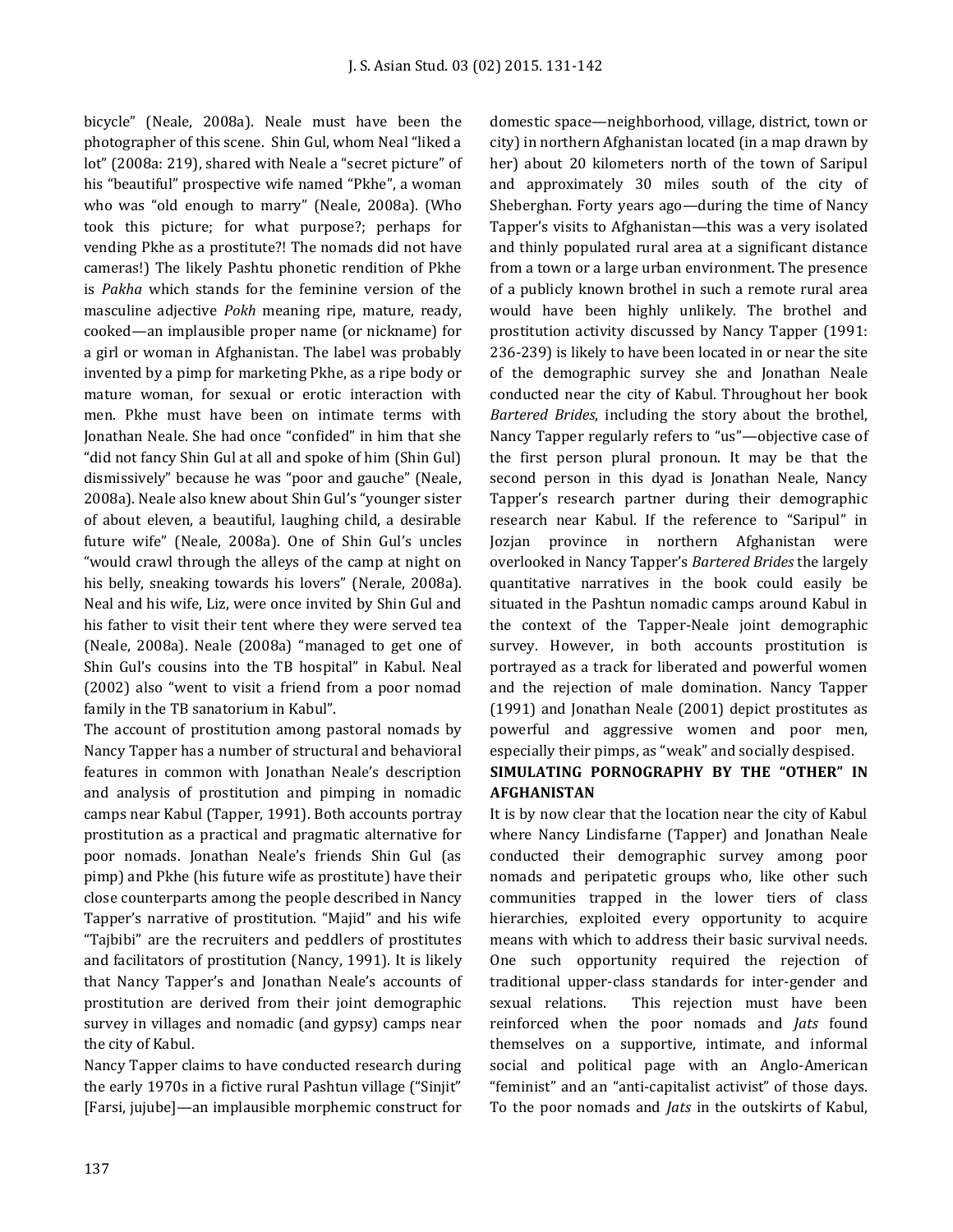Nancy Tapper and Jonathan Neale were a bundle of contradictions—on the one hand they were *kharijis* and *kafer*s (foreigners and non-believers); on the other, they were influential, rich, admired, envied, and sympathetic enablers who approved of and probably participated in their rejection of bourgeoisie "goody two shoes" standards for traditional inter-gender behavior. It is very probable that it is in this pseudo-modern, liberal, and sexually charged atmosphere, somewhere near Kabul, in which a "Pashtun couple" had posed to "have their picture taken" by an Anglo-American ethnographer.

The man and woman posing to be photographed are sitting during daylight inside a black canvas tent which probably belonged to the households of Shin Gul, Pkhe, or one of the "50 households" surveyed by Nancy Tapper and Jonathan Neale during summer 1971 or 1972 in the outskirts of Kabul. The survey must have included the households of Shin Gul and Pkhe with whom Jonathan Neale had friendly and intimate relations. The subjects of the photographs, the photographic process, and the photographer (Nancy Tapper) are in the public view they are being watched intensely by three local men whose images can clearly be seen in the background of the 1991 version of these staged photographs. In the 2013 AT version the image of the third onlooker is clipped; only two local observers can be seen in the background.

The "Pashtun" man in the photographs is dressed in unruffled *shalwar-kamees* (local shirt and bloomers), white turban, and a loose fitting jacket the collar of which is ruffled by the woman's left hand around the man's neck. It was not unusual for Western researchers in Afghanistan to wear local dress. Nancy Tapper and her husband claim to have worn local clothes when they were travelling in Afghanistan (Nancy, 1979 and 1991) during the early 1970s. The woman in the photographs is dressed in, what was considered in the 1970s, the "national" (*meli*) dress for upper class urban women in Afghanistan. The outfit consisted of a heavily embroidered (with gold-color thread) and, occasionally bejeweled, one piece black dress, red bloomers, and green scarf. The colors of this outfit represented the colors of the flag of Afghanistan. The *meli* outfit for women was first introduced and popularized in Afghanistan by the Kabuli political elite during the late 1950s in conjunction with the "Pashtunistan" affair. In the context of the mythical Pashtun domination of Afghanistan, the tri-colors of its flag worn by women was

constructed into a symbol of Afghan nationalism especially among well to do urban Pashtuns and non-Pashtuns in the country. (Ironically, this expensive garment was mass produced in Peshawar, Pakistan). Under ordinary conditions this costly three-piece dress would not be found among the poor farmers and nomads of Afghanistan unless they had the means with which to acquire this expensive garment and were interacting, for material gain, with an urban or urbanized social environment. Thus, based on their clothes alone, the "Pashtun couple" in these photographs is situated in the higher tiers of the local social class hierarchy making their presence starkly out of place inside a nomadic black canvas tent containing visible material and symbolic effects of poverty and other lower class features.

The rings on the fingers of the "Pashtun couple" in these photographs contradict the rules and customs for wearing jewelry on the hands of men and women in Afghanistan. Specifically, the ring on the right little (pinky) finger of the man in these photographs blatantly contradict rules of wearing jewelry on hands in Afghanistan. In the popular and elite cultures of Afghanistan, one will not find a woman wearing rings on her right index finger and on her left thumb and index finger. For ethnographic illustrations of these customs and rules for wearing rings on fingers in Afghanistan, see the profusely illustrated ethnographies produced by the Danish Nomad Research project in Afghanistan (Olesen, 1994; Pedersen, 1994; Frederiksen, 1996; Ferdinand, 2006;) and representations of Afghan men and women in numerous other ethnographic and popular sources which cannot be listed in this limited space.

The man and woman in these photographs are bare footed. A woman in Afghanistan exposing her uncovered feet to public view is violating several important rules for the proper presentation of self. These rules are grounded in various Islamic protocols and local culture. Except for some locations in its modern urban population, married woman in Afghanistan part their hair in the middle of the front part of the head. The woman in these photographs has bangs hanging over her forehead. She is an unmarried woman. For ethnographic illustrations of this rule (Ferdinand, 2006). This symbolic marker of status is also noted in a colonial historical source (MacKenzie, 1850).

A modicum of informed familiarity with the proxemics (Hall, 1969) of the popular culture of Afghanistan—that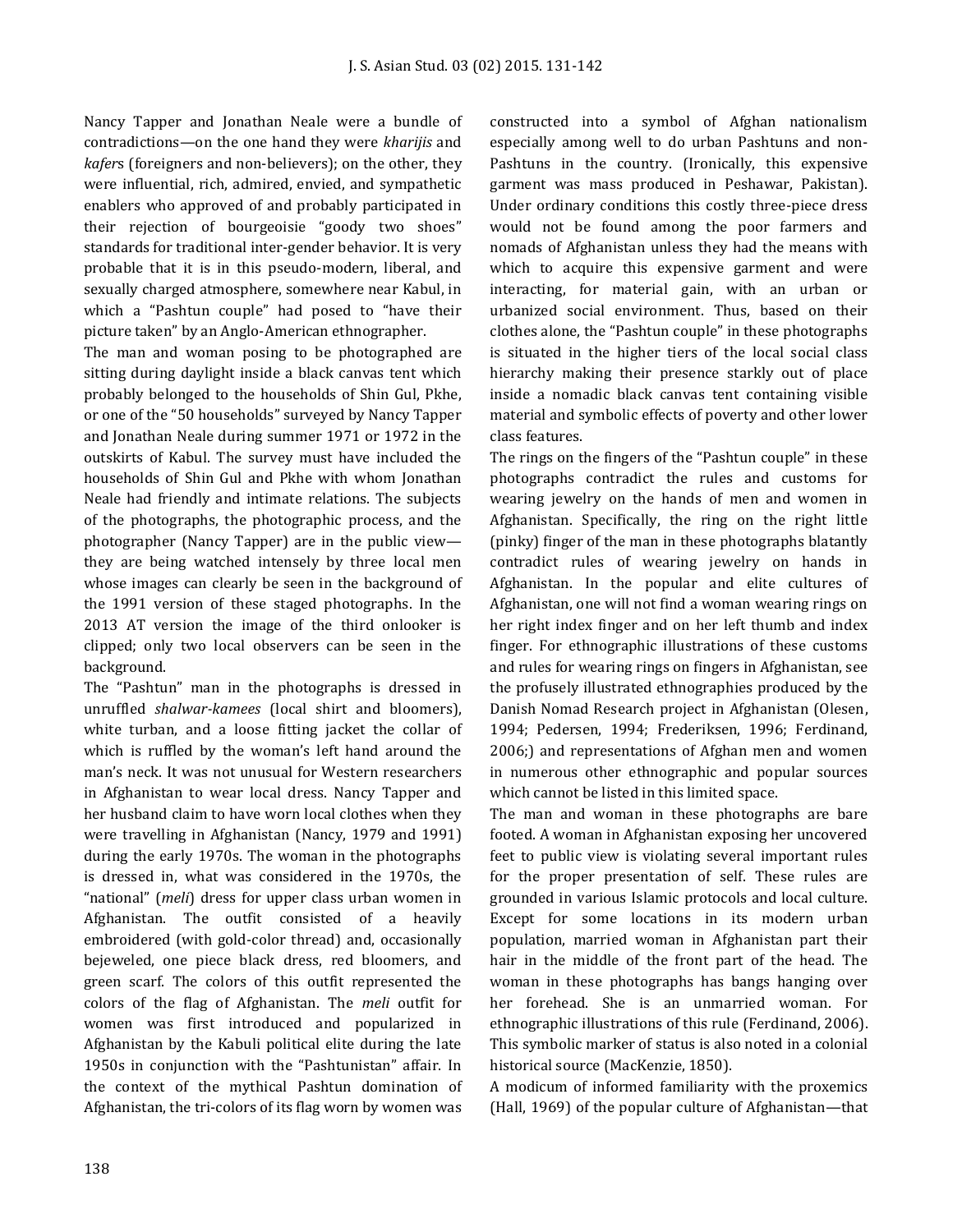is the local "common sense" (Herzfeld, 2001)—renders the overall disposition, demeanor, and the interaction in space of the "married…Pashtun couple" captured in these photographs implausible and out of place. A reflexive interaction by the producers of these photographs with "the locally dominant version of common sense (or) local hegemony" (Herzfeld, 2001) would make them think and "feel foolish". The articulation of "intimate distance" (Hall, 1969) in public view by the man and woman in these photographs bluntly violate local standards for social interaction between an Afghan man and a woman, married or unmarried. The relaxed and confident disposition of the man, his closed-mouth smile and open mouth laughter, directed at the woman, are forms of the presentation of self that are unavailable in the popular culture of Afghanistan. The smooth and smoothly shaved face of the man in these photographs is out of place in Afghanistan, especially in rural Afghanistan.

The erotic touching, flirting, frolicking, and aggressive demeanor of the woman in two of these photographs wide open mouth exposing all her teeth, raised knees (risking exposure of her crotch), her left arm stretched out and wrapped around the neck of the man, and tightly holding his right hand pressing it over her right shoulder with her right hand are profound contradictions of public inter-gender tactile interaction in Afghanistan. The woman's left hand resting near the crotch of the man and the man's right hand gripping the left thigh of the woman are forms of pornographic tactile behavior (especially in public view) that are starkly out of place in Afghanistan and the surrounding regions and even in Euro-America. The right hand of the man gripping the right shoulder of the woman, in a hugging posture, contradicts conventions of inter-gender tactile behavior in Afghanistan. In Afghanistan (and the surrounding culture areas) these forms of interactive tactility between a man and a woman in public view produce the symbolic effect of pornography, pollution and "dirt as a matter of out of place" (Douglas, 1966). This defiling symbolic effect of touch would be intensified if the "Pashtun couple" is unmarried, if the woman is having her menstrual cycle, and if the body of the participants is not ritually clean. The hysterical laughter on the face of this "Pashtun" woman in public view would be locally judged as an indicator of moral corruption, insanity or madness.

The articulation of the staring eyes on the face of the

man (bottom photograph in the stack) is out of place in Afghanistan. A local onlooker would find strange, abnormal, and alarming, the radical shift (apparently in the span of a few seconds) in the woman's disposition from hysterical laughter (in the top photograph) to a scolded, subdued, and pacified demeanor in the bottom photograph. The inter-gender proxemics contained in these photographs produce the social effect of dishonor and shame on the "Pashtun couple" individually and collectively and on the larger kinship and other social groups to which they belong. In the photograph on the top of the stack, the man appears to be intoxicated. Local common sense would assign this facial configuration to a *charsi*, *bangi*, or *nesha*, a person who is respectively intoxicated with marijuana, opium, or alcohol.

It is beyond the scope of this article to produce a somatological analysis of the morphology of the two faces in these three photographs. I am not an expert in the study of the human face but am familiar with some of the academic literature dealing with the effect of aging on the morphology of the human face (Coleman & Grover, 2006; Ramanathan & Chellappa, 2009). Familiarity with the physical anthropology of Afghanistan (Debets 1970 [including facial photographs of 97 men by Louis Dupree]), thousands of photographs of faces in ethnographic and popular literature, and knowledge about the physiognomy of the population of Afghanistan and Euro-America, produces a convincing argument in support of situating the face of the man in these photographs in Western European population. The man's face also offers a stark contrast to the face of a Pashtun man photographed by Nancy Tapper in Afghanistan during the early 1970s and published, not in her 1991 book, but in three editions of a popular textbook about the cultural anthropology of the Middle East and Central Asia (Eickelman, 1989, 1998 and 2002). Who is this liberated and feminized couple facing Nancy Tapper's camera in these photographs inside a nomadic black canvas tent near Kabul? Given the numerous cultural and physical contradictions outlined above, the man and woman in these photographs (Lindisfarne & Neale, 2013a) are not a "married…Pashtun couple" in Afghanistan. There are several moving and still photographs of Jonathan Neale, including his full face, available on the internet (Jonathan Neale, "Stop Global Warming: Change the World", Conterfire.org, September 18, 2009). In my view, without doubt, the man in the photographs (Lindisfarne & Neale, 2013a) is Jonathan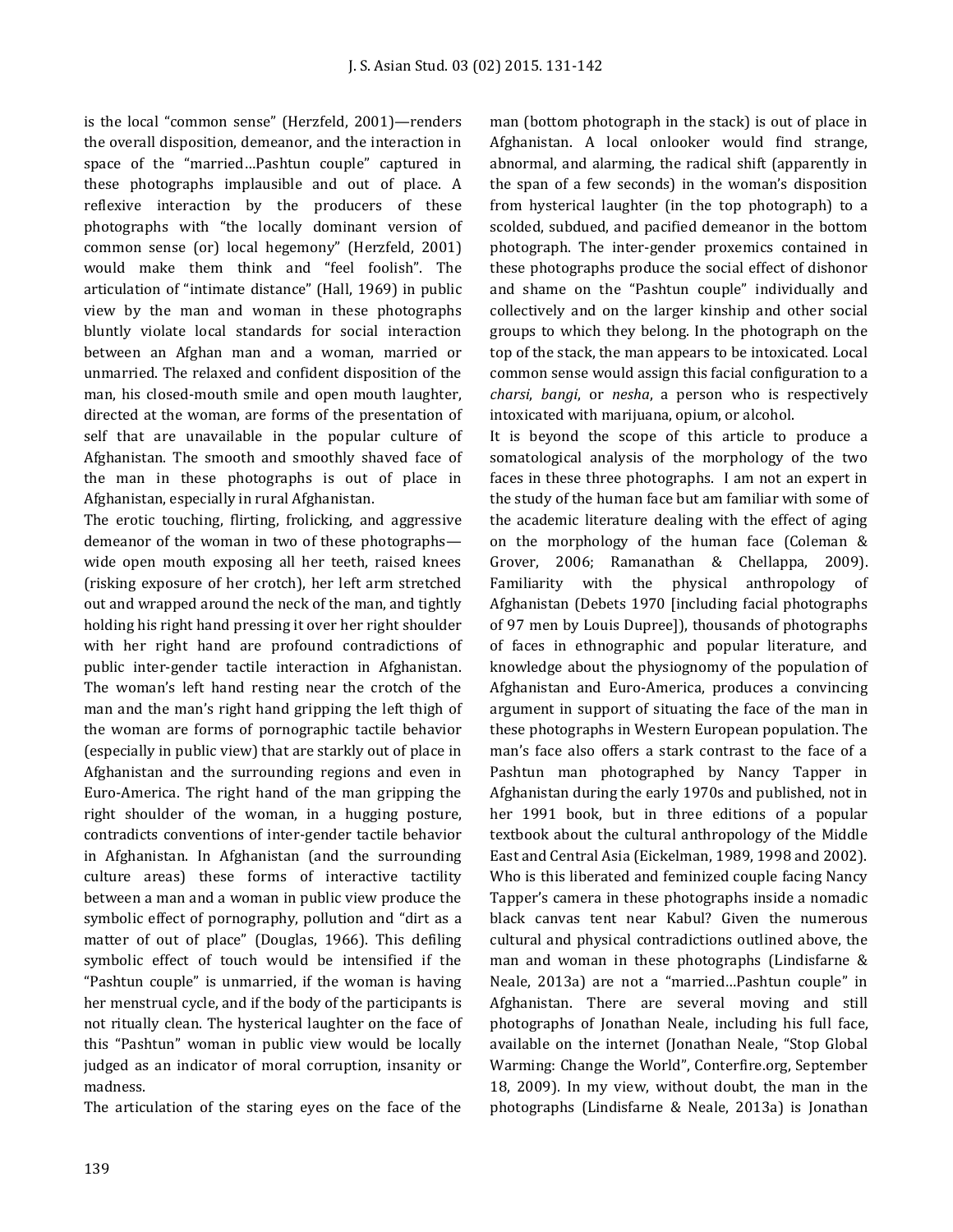Neale. The morphology of Neale's face in the 2009 photographs—overall shape, cheeks, mouth, nose, eyes, eyebrows, forehead, ears, skin color (and how these parts are collectively configured)—bears a stark likeness to the face of the man in Nancy Lindisfarne's photographs taken in a nomadic camp near Kabul during the early 1970s. We have European "imperial eyes" at both ends of Nancy Lindisfarne's camera lens.

If the two tattoo-like marks—one on the forehead and one on the chin—of the woman in these photographs and the jewelry affixed to her right nostril are removed, the physical format of her face would be quite "normal" in a European Caucasian population. It is possible that the woman is Jonathan Neale's wife. But given the apparent permanency of these marks on her face and the ethnographic notes by Jonathan Neale referred to in this essay, it is plausible to assume that the woman sitting next to the man in these photographs is "Pkhe", Shin Gul's future wife, who at one time had shared intimate personal information about her future husband with Jonathan Neale. Pkhe, a member of a poor nomadic household, had experience in posing for the camera (as noted above) so that her photograph could be vended by her pimp to find customers for her sexual services in exchange for needed resources. As the prospective wife of Shin Gul, a poor Pashtun nomad, Pkhe was well served by participating in these flirting and frolicking proxemics so that when she got married, her husband's family's "vending income….would be enhanced by a wife attracting customers by flirting with truck drivers and other men on the street" (Neale, 2008a). Pkhe's erotic tactile interactions with Jonathan Neale reflect their declared intimacy and may have been meant as "a poke in the eye" of Shin Gul (her fiancé) whom she had once dismissed as "poor and gauche" in Neale's ear. Being poor, it is unlikely that Pkhe's wardrobe included the national dress of Afghanistan and the expensive rings placed on her fingers. Somehow, she must have been induced to put these upper class cultural artifacts on her body and be photographed while participating in flirting and frolicking proxemics with a powerful outsider in exchange for some material reward. But Pkhe had no idea her picture would be converted to ethnographic, academic and political capital and vended as the wife of Jonathan Neale, a *Khariji Kafer*, simulating a "Pashtun" man. Moreover, the image of Pkhe, the girl engaged to Shin Gul, stored in these photographs bears a strong resemblance to the face of "an engaged girl" printed on the cover of the paperback edition of Nancy Tapper's 1991 *Bartered Brides*.

#### **CONCLUSION**

The photographs of what appears to be Pkhe and the Anglo-American ethnographer flirting with her inside a nomadic black canvas tent near Kabul capture an instance of hegemonic intervention in which the cultural and physical identities of the Other in Afghanistan are imperially imposed and marketed as the copy-righted private property of Nancy Lindisfarne (Lindisfarne & Neale, 2013a). The energy for speaking to this violent imperial imposition of Western feminist pseudomodernity on pre-industrial Muslim Afghanistan by a pair of Anglo-American ethnographers is drawn from the emergent academic, political and moral consciousness in which "Other-fucking in its vulgar forms is drawing to a close" (Sanjek 1990) in anthropology including, hopefully, the anthropology of Afghanistan. Whether the concocting of a "Pashtun couple" by Nancy Tapper (1991) and Nancy Lindusfare and Jonathan Neale (2013a) qualifies as a "scandal" is not for this writer to decide. The central objective of this essay is to stimulate a renewed anthropological consciousness and discourse about the moral standards and professional ethical protocols governing the link between the audience of ethnographic texts and the true empirically verifiable cultural, political, and social location(s) of the information from which knowledge about the Other is constructed in ethnographic texts. To my knowledge, in the only critical review of Nancy Tapper's popular *Bartered Brides*, Benedicte Grima (1992) may have been thinking about the need for such a link when she wrote: "More disturbing is the lack of mention of informants. It seems that a work dealing with gender would at least specify whether the voice behind quoted statements and opinions is male or female….the book's greatest shortcoming (is) the lack of any feminine voice". The cooked up representations of a "Pashtun couple" discussed in this essay are an example of a disturbing fictitious ethnography in which not only is the true voice of the Other subject absent but where the border between the observer and observed is violently removed by the power of the camera and pen of the Anglo-American ethnographer.

### **REFERENCES**

Canfield, Robert L. (2004). 'A Commentary on Jamil Hanifi's Review'. *American Anthropologist,* 106(4), 786.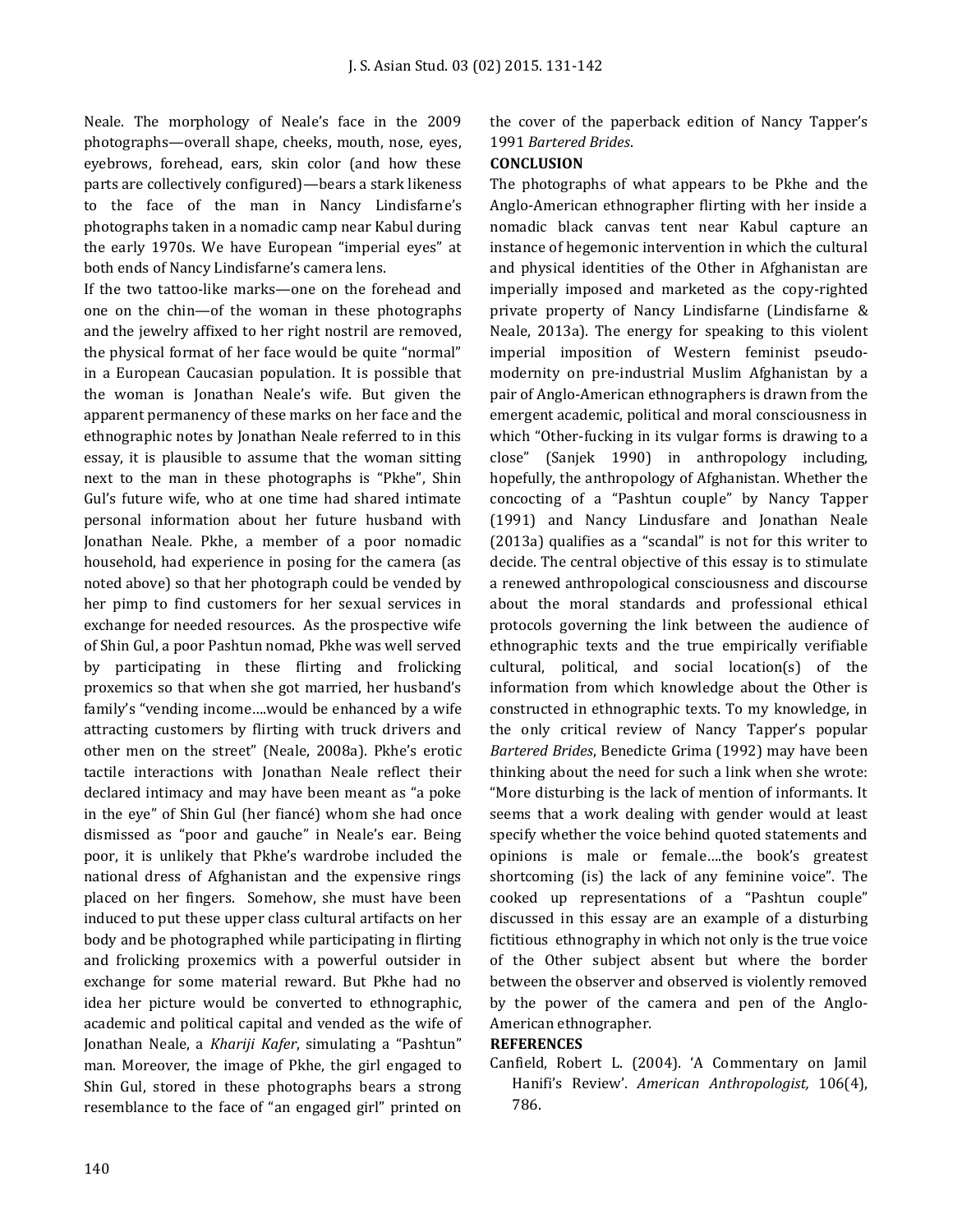- Clifford, James. (1983a). 'On Ethnographic Authority'. *Representations,* 1(2), 118-146.
- Clifford, James. (1983b). 'Power and Dialogue in Ethnography: Marcel Griaule's Initiation'. In Observers *Observed: Essays on Ethnographic Fieldwork*. George W. Stocking, Jr., (Eds).Madison: University of Wisconsin Press, 121-156.
- Coleman, Sydney R. and Rajiv Coleman. (2006). 'The anatomy of the aging face: volume loss and changes in 3-dimentional topography'. *Aesthetic Surgery Journal* 26(1)-Supplement:S4-S9.
- Debets, G. F. (1970). *Physical Anthropology of Afghanistan: I-II*. Cambridge, MA: Peabody Museum. (Includes 97 facial photographs of men taken by Louis Dupree, 67-166.
- Douglas, Mary. (1966). *Purity and Danger: An analysis of concepts of pollution and taboo*. London: Rutledge.
- Eickelman, Dale F. (1989). *The Middle East: An anthropological approach*. (second edition). Englewood Cliffs, NJ: Prentice-Hall.
- Eickelman, Dale F. (1998). *The Middle East and Central Asia: An anthropological approach* (third edition). Upper Saddle River, NJ: Prentice-Hall.
- Eickelman, Dale F. (2002). *The Middle East and Central Asia: An anthropological approach* (fourth edition). Upper Saddle River, NJ: Prentice-Hall.
- Ferdinand, Klaus. (2006). *Afghan nomads: Caravans, conflicts and trade in Afghanistan and British India 1800-1980*. Copenhagen: Rhodos International Science and Arts.
- Feyerabend, Paul. (1988). *Against Method*. New York: Verso.
- Frederiksen, Birthe. (1996). *Caravans and trade in Afghanistan: The changing life of the nomadic Hazarbuz*. New York: Thames and Hudson.
- Grima, Benedicte. (1992). 'Review, Nancy Tapper, 1991, Bartered Brides: Politics, gender and marriage in an Afghan tribal society [Cambridge: Cambridge University Press]'.*The Annals of the American Academy* 524, 200-201.
- Hall, Edward T. (1969). *The Hidden Dimension*. Garden City, NY: Anchor Books.
- Headland, T. (Ed). (1992). *The Tasaday Controversy: Assessing the Evidence*. Washington, DC. American Anthropological Association.
- Herzfeld, M. (2001). 'Common Sense, Anthropology of'. *International Encyclopedia of Social & Behavioral Sciences* 4, 2283-2286. New York: Elsevier.
- Holmes, Rebecca B. (1983). '*Shabona*: Scandal or Superb Social Science?'. *American Anthropologist,* 85(3), 664- 667.
- Houtman, Gustaaf. (2014, March 13). Personal communication.
- Lindisfarne (Tapper), Nancy. (2008). 'Starting from below: Fieldwork, gender and imperialism now'. In *Taking Sides: Ethics, Politics and Fieldwork in Anthropology*. Armbruster, H. & Laerke, A., (Eds). New York: Berghahn Books, 23-44.
- Lindisfarne (Tapper), Nancy. (2012). 'Exceptional Pashtuns? Class politics, imperialism and historiography'. In *Beyond Swat: History, Society and Economyalong the Afghanistan-Pakistan Frontier*. Hopkins, B.D. & Marsden M (Eds). New York: Columbia University Press. 119-133.
- Lindisfarne, Nancy &Jonathan Neale. (2013a). 'Gender for the 99 percent'. *Anthropology Today,* 29(5), 13-16.
- Lindisfarne, Nancy & Jonathan Neale. (2013b). 'What gender does'. *International Socialism* 139, 123-153.
- MacKenzie, Charles Finch. (1850). *Zeila; The Fair Maid of Cabul*. London: Palmer and Clayton.
- Neale, Jonathan. (1981). 'The Afghan Tragedy'. *International Socialism* 2(12), 1-32.
- Neale, Jonathan. (1988). 'Afghanistan: The horse changes riders'. *Capital & Class* 12, 34-48.
- Neale, Jonathan. (2002). 'The long torment of Afghanistan'. *International Socialism* 93(20), 31-57.
- Neale, Jonathan. (2008a). 'Ranting and silence: The contradictions of writing for activists and academics'. In *Taking Sides: Ethics, Politics and Fieldwork in Anthropology*. Armbruster, H. & and Laerke, A., (Eds.). New York: Berghahn Books, 217- 255.
- Neale, Jonathan. (2008b). 'Afghanistan: The case against the "good war"'. *International Socialism* 120.
- Needham, Rodney. (1985). *Exemplars*. Berkeley: University of California Press.
- Olesen, Asta. (1994). *Afghan Craftsmen: The culture of three itinerant communities*. New York: Thames and Hudson.
- Pedersen, Gorm. (1994). *Afghan nomads in Transition: A century of change among the Zala Khan Khel*. New York: Thames and Husdon.
- Ramanathan, Narayan & Rama Chellapa. (2006). 'Face verification across age progression'. *IEEE Transaction on image processing,* 15(11), 3349-3361.